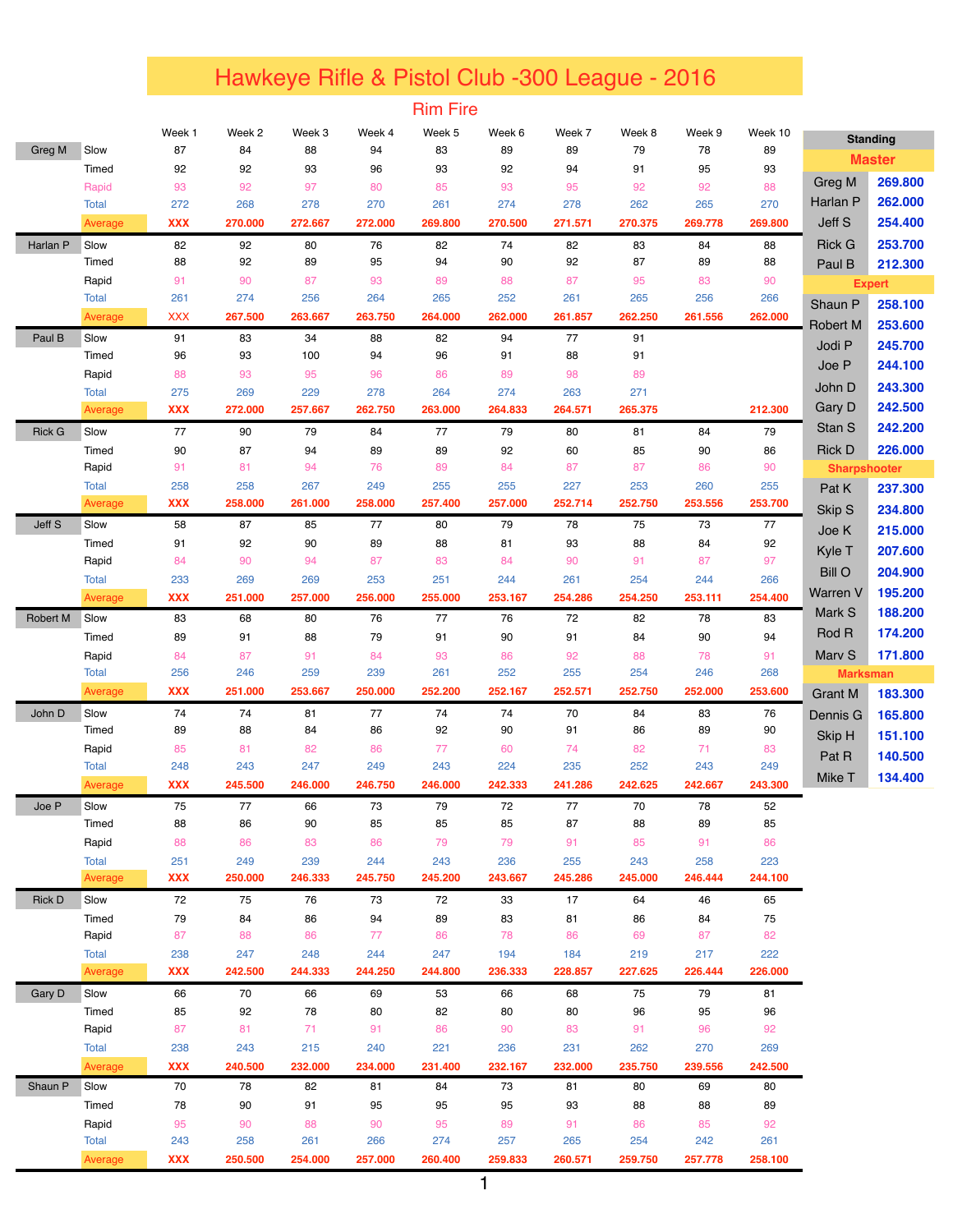| Jodi P        | Slow         | 81         | 87      | 81       | 66       | 71       | 86      | 83          | 74       | 85       | 65       |
|---------------|--------------|------------|---------|----------|----------|----------|---------|-------------|----------|----------|----------|
|               | Timed        | 83         | 86      | 70       | 74       | 93       | 88      | 78          | 86       | 85       | 90       |
|               | Rapid        | 67         | 83      | 90       | 84       | 86       | 86      | 86          | 89       | 86       | 88       |
|               | <b>Total</b> | 231        | 256     | 241      | 224      | 250      | 260     | 247         | 249      | 256      | 243      |
|               | Average      | XXX        | 243.500 | 242.667  | 238,000  | 240.400  | 243.667 | 244.143     | 244.750  | 246.000  | 245.700  |
| Stan S        | Slow         | 66         | 78      | 79       | 70       | 76       | 78      | 68          | 70       | 87       | 70       |
|               | Timed        | 88         | 79      | 90       | 79       | 95       | 83      | 90          | 87       | 82       | 69       |
|               | Rapid        | 71         | 88      | 86       | 73       | 89       | 91      | 85          | 83       | 89       | 83       |
|               | <b>Total</b> | 225        | 245     | 255      | 222      | 260      | 252     | 243         | 240      | 258      | 222      |
|               | Average      | XXX        | 235.000 | 241.667  | 236.750  | 241.400  | 243.167 | 243.143     | 242.750  | 244.444  | 242.200  |
| Pat K         | Slow         | 25         | 71      | 63       | 59       | 67       | 66      | 77          | 74       | 61       | 75       |
|               | Timed        | 83         | 94      |          |          |          | 90      | 87          |          |          |          |
|               | Rapid        | 82         | 89      | 91<br>83 | 84<br>83 | 88<br>93 | 93      | 81          | 84<br>89 | 90<br>81 | 91<br>79 |
|               |              |            |         |          |          |          |         |             |          |          |          |
|               | <b>Total</b> | 190        | 254     | 237      | 226      | 248      | 249     | 245         | 247      | 232      | 245      |
|               | Average      | XXX        | 222.000 | 227.000  | 226.750  | 231.000  | 234.000 | 235.571     | 237.000  | 236.444  | 237.300  |
| Warren V      | Slow         | 41         | 61      | 62       | 59       | 46       | 51      | 51          | 49       | 55       | 51       |
|               | Timed        | 83         | 84      | 68       | 81       | 75       | 61      | 31          | 76       | 70       | 85       |
|               | Rapid        | 77         | 87      | 68       | 84       | 86       | 66      | 19          | 80       | 62       | 83       |
|               | <b>Total</b> | 201        | 232     | 198      | 224      | 207      | 178     | 101         | 205      | 187      | 219      |
|               | Average      | <b>XXX</b> | 216.500 | 210.333  | 213.750  | 212.400  | 206.667 | 191.571     | 193.250  | 192.556  | 195.200  |
| Joe K         | Slow         | 54         | 60      | 51       | 63       | 70       | 74      | 53          | 68       | 63       | 69       |
|               | Timed        | 75         | 73      | 70       | 63       | 78       | 84      | 90          | 84       | 82       | 79       |
|               | Rapid        | 85         | 74      | 29       | 84       | 76       | 74      | 80          | 84       | 75       | 86       |
|               | <b>Total</b> | 214        | 207     | 150      | 210      | 224      | 232     | 223         | 236      | 220      | 234      |
|               | Average      | <b>XXX</b> | 210.500 | 190.333  | 195.250  | 201.000  | 206.167 | 208.571     | 212.000  | 212.889  | 215.000  |
| <b>Bill O</b> | Slow         | 63         | 53      | 66       | 36       | 63       | 68      | 68          | 59       | 56       | 56       |
|               | Timed        | 85         | 77      | 58       | 81       | 64       | 72      | 84          | 56       | 73       | 84       |
|               | Rapid        | 63         | 82      | 80       | 69       | 62       | 71      | 71          | 72       | 75       | 82       |
|               | <b>Total</b> | 211        | 212     | 204      | 186      | 189      | 211     | 223         | 187      | 204      | 222      |
|               | Average      | <b>XXX</b> | 211.500 | 209.000  | 203.250  | 200.400  | 202.167 | 205.143     | 202.875  | 203.000  | 204.900  |
|               |              |            |         | 48       | 56       | 70       | 51      | 59          | 39       | 60       |          |
|               |              |            |         |          |          |          |         |             |          |          |          |
| Rod R         | Slow         | 53         | 51      |          |          |          |         |             |          |          |          |
|               | Timed        | 60         | 68      | 75       | 73       | 75       | 86      | 91          | 53       | 57       |          |
|               | Rapid        | 72         | 74      | 75       | 66       | 58       | 74      | 80          | 78       | 40       |          |
|               | <b>Total</b> | 185        | 193     | 198      | 195      | 203      | 211     | 230         | 170      | 157      |          |
|               | Average      | <b>XXX</b> | 189.000 | 192.000  | 192.750  | 194.800  | 197.500 | 202.143     | 198.125  | 193.556  | 174.200  |
| Marv S        | Slow         | 57         | 52      | 53       | 53       | 61       | 49      | 68          | 48       | 58       | 61       |
|               | Timed        | 80         | 65      | 73       | 51       | 75       | 44      | 64          | 62       | 72       | 43       |
|               | Rapid        | 75         | 61      | 71       | 58       | 63       | 41      | 47          | 51       | 6        | 56       |
|               | <b>Total</b> | 212        | 178     | 197      | 162      | 199      | 134     | 179         | 161      | 136      | 160      |
|               | Average      | <b>XXX</b> | 195.000 | 195.667  | 187.250  | 189.600  | 180.333 | 180.143     | 177.750  | 173.111  | 171.800  |
| Skip S        | Slow         | 6          | 59      | 65       | 83       | 73       | 71      | 88          | 76       | 78       | 73       |
|               | Timed        | 71         | 85      | 87       | 92       | 93       | 89      | 88          | 93       | 90       | 92       |
|               | Rapid        | 89         | 84      | 87       | 89       | 82       | 87      | $\mathbf 0$ | 93       | 93       | 92       |
|               | <b>Total</b> | 166        | 228     | 239      | 264      | 248      | 247     | 176         | 262      | 261      | 257      |
|               | Average      | XXX        | 197.000 | 211.000  | 224.250  | 229.000  | 232.000 | 224.000     | 228.750  | 232.333  | 234.800  |
| Mark S        | Slow         | 56         | 55      | 56       | 63       | 59       | 76      | 57          | 68       | 22       | 51       |
|               | Timed        | 74         | 86      | 80       | 68       | 42       | 73      | 81          | 73       | 27       | 86       |
|               | Rapid        | 64         | 86      | 87       | 55       | 69       | 77      | 59          | 56       | 22       | 54       |
|               | <b>Total</b> | 194        | 227     | 223      | 186      | 170      | 226     | 197         | 197      | 71       | 191      |
|               | Average      | XXX        | 210.500 | 214.667  | 207.500  | 200.000  | 204.333 | 203.286     | 202.500  | 187.889  | 188.200  |
| Kyle T        | Slow         | 50         | 52      | 48       | 61       | 60       | 57      | 43          | 60       | 54       | 71       |
|               | Timed        | 73         | 79      | 66       | 71       | 72       | 85      | 82          | 72       | 81       | 67       |
|               | Rapid        | 70         | 70      | 81       | 80       | 79       | 85      | 81          | 80       | 69       | 77       |
|               | <b>Total</b> | 193        | 201     | 195      | 212      | 211      | 227     | 206         | 212      | 204      | 215      |
|               | Average      | XXX        | 197.000 | 196.333  | 200.250  | 202.400  | 206.500 | 206.429     | 207.125  | 206.778  | 207.600  |
| Dennis G      | Slow         | 44         | 39      | 54       | 60       | 54       | 59      | 53          | 71       | 60       |          |
|               | Timed        | 77         | 68      | 61       | 69       | 82       | 58      | 76          | 43       | 47       |          |
|               | Rapid        | 63         | 77      | 69       | 68       | 62       | 73      | 61          | 57       | 53       |          |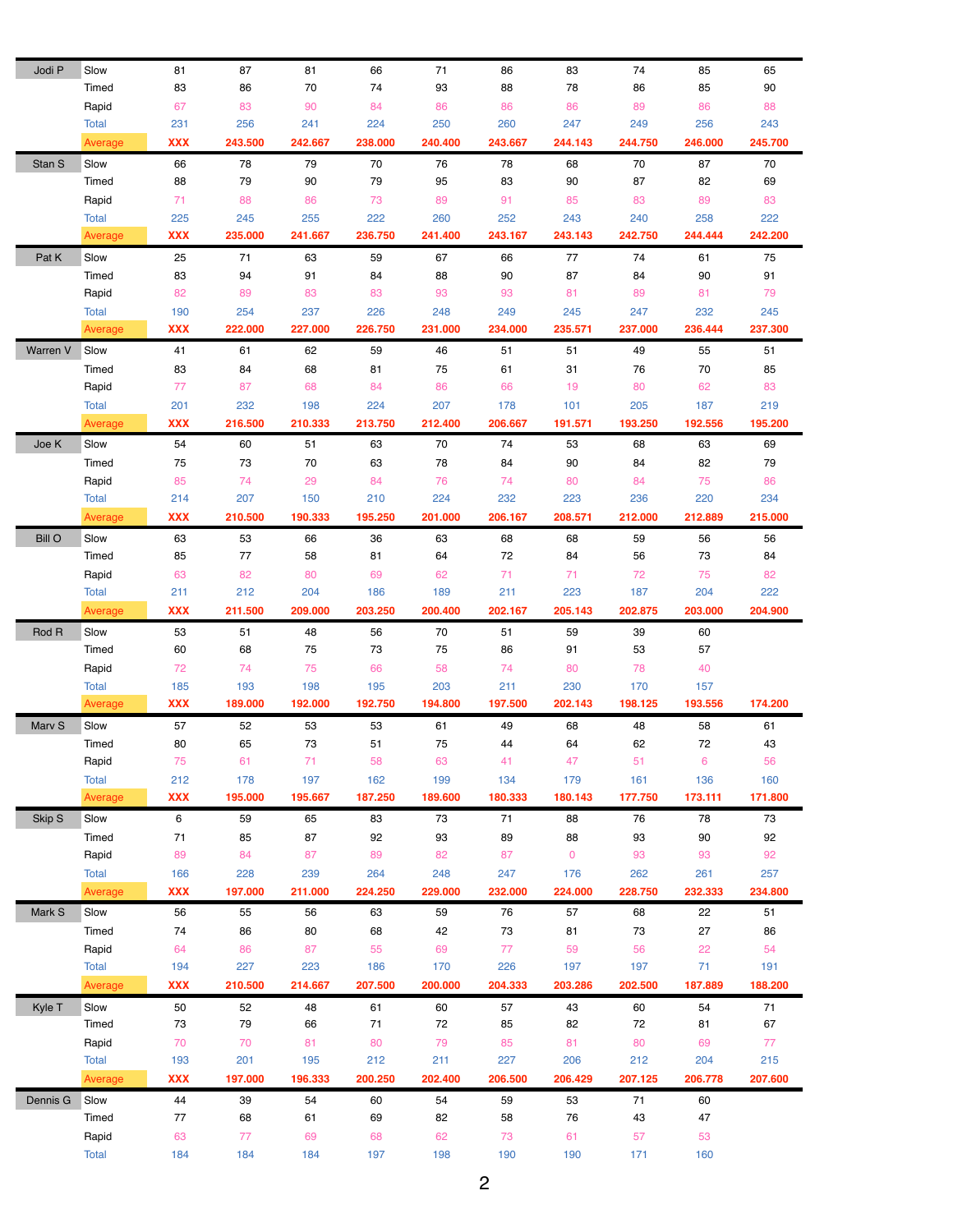|                | Average       | <b>XXX</b> | 184.000     | 184.000   | 187.250   | 189.400            | 189.500     | 189.571 | 187.250   | 184.222 | 165.800     |                     |                 |
|----------------|---------------|------------|-------------|-----------|-----------|--------------------|-------------|---------|-----------|---------|-------------|---------------------|-----------------|
| <b>Grant M</b> | Slow          | 60         | 77          | 28        | 55        | 49                 | 33          | 42      | 38        | 55      | 45          |                     |                 |
|                | Timed         | 54         | 73          | 77        | 72        | 69                 | 57          | 81      | 75        | 78      | 78          |                     |                 |
|                | Rapid         | 71         | 37          | 44        | 51        | 64                 | 85          | 74      | 63        | 81      | 67          |                     |                 |
|                | <b>Total</b>  | 185        | 187         | 149       | 178       | 182                | 175         | 197     | 176       | 214     | 190         |                     |                 |
|                | Average       | <b>XXX</b> | 186.000     | 173.667   | 174.750   | 176.200            | 176.000     | 179.000 | 178.625   | 182.556 | 183.300     |                     |                 |
| Pat R          | Slow          | 64         | 34          | 55        | 33        | 59                 | 51          | 47      | 46        | 36      |             |                     |                 |
|                | Timed         | 65         | 51          | 75        | 52        | 64                 | 41          | 57      | 63        | 64      |             |                     |                 |
|                | Rapid         | 52         | 67          | 62        | 32        | 42                 | 52          | 41      | 45        | 55      |             |                     |                 |
|                | <b>Total</b>  | 181        | 152         | 192       | 117       | 165                | 144         | 145     | 154       | 155     |             |                     |                 |
|                | Average       | <b>XXX</b> | 166.500     | 175.000   | 160.500   | 161.400            | 158.500     | 156.571 | 156.250   | 156.111 | 140.500     |                     |                 |
| Mike T         | Slow          | 30         | 50          | 39        | 53        | 47                 | 17          | 31      | 28        | 44      | 42          |                     |                 |
|                | Timed         | 50         | 26          | 61        | 53        | 47                 | 55          | 70      | 37        | 42      | 76          |                     |                 |
|                | Rapid         | 26         | 38          | 51        | 41        | 20                 | 48          | 67      | 28        | 69      | 58          |                     |                 |
|                | <b>Total</b>  | 106        | 114         | 151       | 147       | 114                | 120         | 168     | 93        | 155     | 176         |                     |                 |
|                | Average       | <b>XXX</b> | 110.000     | 123.667   | 129.500   | 126.400            | 125.333     | 131.429 | 126.625   | 129.778 | 134.400     |                     |                 |
| Skip H         | Slow          | 31         | 44          | 43        | 50        | 30                 | 45          | 42      | 46        | 48      | 43          |                     |                 |
|                | Timed         | 45         | 61          | 49        | 64        | 43                 | 50          | 54      | 49        | 50      | 68          |                     |                 |
|                | Rapid         | 79         | 54          | 56        | 56        | 51                 | 52          | 43      | 38        | 74      | 53          |                     |                 |
|                | <b>Total</b>  | 155        | 159         | 148       | 170       | 124                | 147         | 139     | 133       | 172     | 164         |                     |                 |
|                | Average       | <b>XXX</b> | 157.000     | 154.000   | 158.000   | 151.200            | 150.500     | 148.857 | 146.875   | 149.667 | 151.100     |                     |                 |
|                | Slow          |            |             |           |           |                    |             |         |           |         |             |                     |                 |
|                | Timed         |            |             |           |           |                    |             |         |           |         |             |                     |                 |
|                | Rapid         |            |             |           |           |                    |             |         |           |         |             |                     |                 |
|                | <b>Total</b>  | $\pmb{0}$  | $\mathbf 0$ | $\pmb{0}$ | $\pmb{0}$ | 0                  | $\mathbf 0$ | 0       | $\pmb{0}$ | 0       | $\mathbf 0$ |                     |                 |
|                | Average       | <b>XXX</b> | 0.000       | 0.000     | 0.000     | 0.000              | 0.000       | 0.000   | 0.000     | 0.000   | 0.000       |                     |                 |
|                |               |            |             |           |           |                    |             |         |           |         |             |                     | <b>Standing</b> |
|                |               |            |             |           |           | <b>Center Fire</b> |             |         |           |         |             |                     | <b>Master</b>   |
| Greg M         | Slow          | 82         | 82          | 80        | 71        | 82                 | 78          | 75      | 67        | 69      | 72          | Greg M              | 256.700         |
|                | Timed         | 85         | 91          | 87        | 89        | 89                 | 91          | 91      | 89        | 92      | 91          | Harlan P            | 255.200         |
|                | Rapid         | 91         | 92          | 94        | 91        | 90                 | 92          | 92      | 95        | 89      | 88          | John D              | 245.500         |
|                | <b>Total</b>  | 258        | 265         | 261       | 251       | 261                | 261         | 258     | 251       | 250     | 251         |                     | <b>Expert</b>   |
|                | Average       | <b>XXX</b> | 261.500     | 261.333   | 258.750   | 259.200            | 259.500     | 259.286 | 258.250   | 257.333 | 256.700     | Ron A               | 244.900         |
| Harlan P       | Slow          | 85         | 85          | 85        | 82        | 91                 | 83          | 81      | 75        | 83      | 77          | Gary D              | 222.400         |
|                | Timed         | 80         | 89          | 85        | 84        | 94                 | 87          | 87      | 88        | 84      | 93          |                     |                 |
|                | Rapid         | 65         | 89          | 90        | 87        | 90                 | 89          | 81      | 97        | 91      | 75          | Joe P               | 217.300         |
|                | <b>Total</b>  | 230        | 263         | 260       | 253       | 275                | 259         | 249     | 260       | 258     | 245         | Jeff S              | 211.300         |
|                | Average       | <b>XXX</b> | 246.500     | 251.000   | 251.500   | 256.200            | 256.667     | 255.571 | 256.125   | 256.333 | 255.200     | Paul B              | 106.600         |
| John D         | Slow          | 62         | 61          | 80        | 68        | 81                 | 79          | 83      | 81        | 79      | 82          | <b>Sharpshooter</b> |                 |
|                | Timed         | 89         | 89          | 92        | 84        | 86                 | 89          | 87      | 85        | 90      | 85          | <b>Rick G</b>       | 212.900         |
|                | Rapid         | 84         | 90          | 81        | 90        | 72                 | 73          | 88      | 74        | 83      | 88          | Stan S              | 201.200         |
|                | <b>Total</b>  | 235        | 240         | 253       | 242       | 239                | 241         | 258     | 240       | 252     | 255         | <b>Rich P</b>       | 190.100         |
|                | Average       | <b>XXX</b> | 237.500     | 242.667   | 242.500   | 241.800            | 241.667     | 244.000 | 243.500   | 244.444 | 245.500     | Warren V            | 182.600         |
| Ron A          | Slow          | 68         | 68          | 78        | 76        | 70                 | 83          | 83      | 77        | 80      | 65          | <b>Bill O</b>       | 175.500         |
|                | Timed         | 86         | 87          | 79        | 86        | 90                 | 81          | 90      | 94        | 88      | 88          | Mark S              | 166.900         |
|                | Rapid         | 75         | 75          | 89        | 82        | 77                 | 82          | 92      | 88        | 79      | 93          | Joe K               | 67.600          |
|                | <b>Total</b>  | 229        | 230         | 246       | 244       | 237                | 246         | 265     | 259       | 247     | 246         |                     |                 |
|                | Average       | <b>XXX</b> | 229.500     | 235.000   | 237.250   | 237.200            | 238.667     | 242.429 | 244.500   | 244.778 | 244.900     | <b>Marksman</b>     |                 |
| Joe P          | Slow          | 66         | 80          | 72        | 72        | 75                 | 66          | 72      | 79        | 77      | 70          | Phill K             | 156.300         |
|                | Timed         | 64         | 72          | 79        | 86        | 79                 | 82          | 52      | 73        | 83      | 80          | <b>Rick D</b>       | 126.000         |
|                | Rapid         | 61         | 63          | 80        | 35        | 88                 | 79          | 61      | 75        | 85      | 67          | Steve L             | 100.200         |
|                | <b>Total</b>  | 191        | 215         | 231       | 193       | 242                | 227         | 185     | 227       | 245     | 217         | Dennis G            | 65.800          |
|                | Average       | <b>XXX</b> | 203.000     | 212.333   | 207.500   | 214.400            | 216.500     | 212.000 | 213.875   | 217.333 | 217.300     |                     |                 |
|                |               |            |             |           |           |                    |             |         |           |         |             |                     |                 |
| Paul B         | Slow<br>Timed | 61<br>65   | 51<br>73    | 75<br>87  | 68<br>65  | 63<br>65           |             |         |           |         |             |                     |                 |
|                |               |            |             |           |           |                    |             |         |           |         |             |                     |                 |
|                | Rapid         | 79         | 77          | 81        | 87        | 69                 |             |         |           |         |             |                     |                 |
|                | <b>Total</b>  | 205        | 201         | 243       | 220       | 197                |             |         |           |         |             |                     |                 |
|                | Average       | <b>XXX</b> | 203.000     | 216.333   | 217.250   | 213.200            |             |         |           |         | 106.600     |                     |                 |
| Jeff S         | Slow          | 48         | 60          | 58        | 47        | 40                 | 60          | 55      | 65        | 59      | 66          |                     |                 |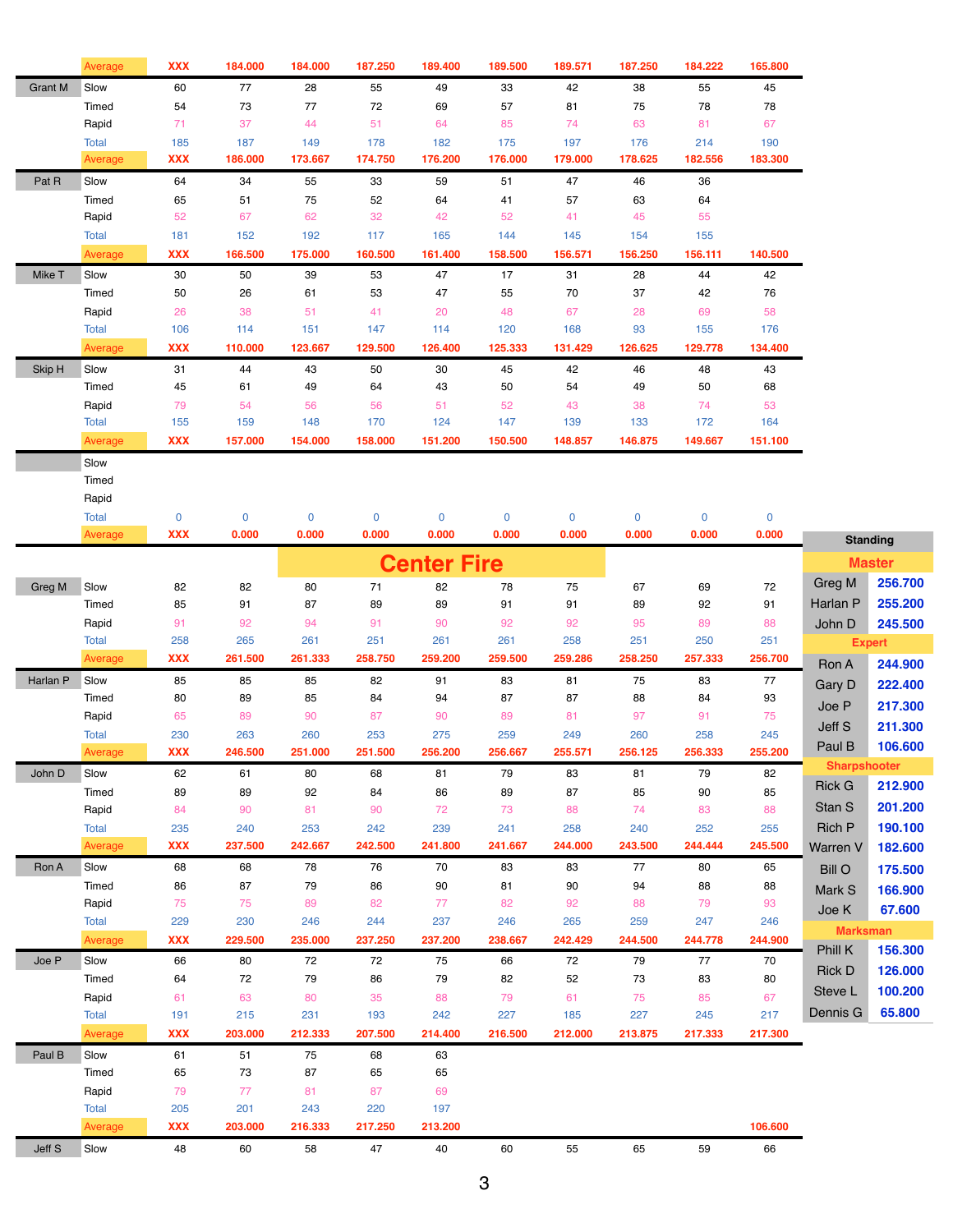|               | Timed                   | 68                | 82             | 73             | 65             | 90            | 79             | 82           | 83              | 76            | 84             |
|---------------|-------------------------|-------------------|----------------|----------------|----------------|---------------|----------------|--------------|-----------------|---------------|----------------|
|               | Rapid                   | 80                | 78             | 85             | 83             | 64            | 79             | 70           | 69              | 88            | 77             |
|               | <b>Total</b>            | 196               | 220            | 216            | 195            | 194           | 218            | 207          | 217             | 223           | 227            |
|               | Average                 | <b>XXX</b>        | 208.000        | 210.667        | 206.750        | 204.200       | 206.500        | 206.571      | 207.875         | 209.556       | 211.300        |
| Gary D        | Slow                    | 57                | 48             | 56             | 67             | 57            | 62             | 73           | 72              | 65            | 66             |
|               | Timed                   | 86                | $77 \,$        | 84             | 81             | 89            | 81             | 68           | 81              | 83            | 83             |
|               | Rapid                   | 79                | 73             | 76             | 91             | 86            | 86             | 87           | 68              | 83            | 59             |
|               | <b>Total</b>            | 222               | 198            | 216            | 239            | 232           | 229            | 228          | 221             | 231           | 208            |
|               | Average                 | <b>XXX</b>        | 210.000        | 212.000        | 218.750        | 221.400       | 222.667        | 223.429      | 223.125         | 224.000       | 222.400        |
|               |                         |                   |                |                |                |               |                |              |                 |               |                |
| <b>Rick G</b> | Slow                    | 72                | 39             | 73             | 81             | 66            | 65             | 71           | 68              | 61            | 69             |
|               | Timed                   | 52                | 77             | 72             | 85             | 84            | 60             | 55           | 77              | 82            | 89             |
|               | Rapid                   | 63                | $70\,$         | 61             | 84             | 65            | 78             | 71           | 87              | 77            | 75             |
|               | <b>Total</b>            | 187               | 186            | 206            | 250            | 215           | 203            | 197          | 232             | 220           | 233            |
|               | Average                 | <b>XXX</b>        | 186.500        | 193.000        | 207.250        | 208.800       | 207.833        | 206.286      | 209.500         | 210.667       | 212.900        |
| <b>Rich P</b> | Slow                    | 59                | 62             | 37             | 57             | 64            | 59             | 51           | 56              | 57            | 53             |
|               | Timed                   | 48                | 61             | 74             | 72             | 82            | 70             | 71           | 77              | 80            | 73             |
|               | Rapid                   | 60                | 57             | 76             | 71             | 54            | 64             | 59           | 62              | 79            | 56             |
|               | <b>Total</b>            | 167               | 180            | 187            | 200            | 200           | 193            | 181          | 195             | 216           | 182            |
|               | Average                 | <b>XXX</b>        | 173.500        | 178.000        | 183.500        | 186.800       | 187.833        | 186.857      | 187.875         | 191.000       | 190.100        |
| <b>Bill O</b> | Slow                    | 52                | 58             | 56             | 67             | 43            | 81             | 51           | 68              | 53            | 58             |
|               | Timed                   | 27                | 53             | 75             | 66             | 58            | 70             | 84           | 55              | 65            | 69             |
|               | Rapid                   | 45                | 61             | 62             | 49             | 76            | 71             | 58           | 43              | 42            | 39             |
|               | <b>Total</b>            | 124               | 172            | 193            | 182            | 177           | 222            | 193          | 166             | 160           | 166            |
|               | Average                 | <b>XXX</b>        | 148.000        | 163.000        | 167.750        | 169.600       | 178.333        | 180.429      | 178.625         | 176.556       | 175.500        |
| Joe K         | Slow                    | 64                | 42             | 39             | 36             | 31            |                |              |                 |               |                |
|               | Timed                   | 76                | 52             | 57             | 62             | 48            |                |              |                 |               |                |
|               | Rapid                   | 34                | 41             | 35             | 40             | 19            |                |              |                 |               |                |
|               | <b>Total</b>            | 174               | 135            | 131            | 138            | 98            |                |              |                 |               |                |
|               | Average                 | <b>XXX</b>        | 154.500        | 146.667        | 144.500        | 135.200       |                |              |                 |               | 67.600         |
|               |                         | 51                | 39             | 42             | 38             | 60            | 25             | 69           | 63              |               |                |
| Warren V      | Slow<br>Timed           | 73                | 77             | 85             | 61             | 63            | 53             | 62           | 76              | 54<br>70      | 41<br>70       |
|               |                         |                   |                |                |                |               |                |              |                 |               |                |
|               | Rapid                   | 51                | 62             | 83             | 69             | 73            | 24             | 86           | 76              | 80            | 50             |
|               | <b>Total</b>            | 175               | 178            | 210<br>187.667 | 168<br>182.750 | 196           | 102            | 217          | 215             | 204           | 161            |
|               |                         |                   |                |                |                | 185.400       | 171.500        | 178.000      | 182.625         | 185.000       | 182.600        |
|               | Average                 | <b>XXX</b>        | 176.500        |                |                |               |                |              |                 |               | 75             |
| Stan S        | Slow                    | 67                | 71             | 72             | 69             | 72            | 67             | 73           | 57              | 88            |                |
|               | Timed                   | 30                | 69             | 63             | 47             | 60            | 58             | 75           | 76              | 69            | 75             |
|               | Rapid                   | 21                | 57             | 81             | 80             | 64            | 66             | 81           | 74              | 79            | 76             |
|               | <b>Total</b>            | 118               | 197            | 216            | 196            | 196           | 191            | 229          | 207             | 236           | 226            |
|               | Average                 | XXX               | 157.500        | 177.000        | 181.750        | 184.600       | 185.667        | 191.857      | 193.750         | 198.444       | 201.200        |
| Mark S        | Slow                    | 9                 | 62             | 56             | 41             | 72            | 60             | 58           | 55              | 50            | 20             |
|               | Timed                   | 54                | 65             | 79             | 67             | 69            | 77             | 55           | 61              | 70            | $\overline{7}$ |
|               | Rapid                   | 54                | 62             | 65             | 80             | 73            | 42             | 60           | 58              | 74            | 14             |
|               | <b>Total</b>            | 117               | 189            | 200            | 188            | 214           | 179            | 173          | 174             | 194           | 41             |
|               | Average                 | <b>XXX</b>        | 153.000        | 168.667        | 173.500        | 181.600       | 181.167        | 180.000      | 179.250         | 180.889       | 166.900        |
| Phil K        | Slow                    | 21                | 54             | 42             | 34             | 47            | 46             | 47           | 59              | 40            | 36             |
|               | Timed                   | 60                | 64             | 24             | 48             | 68            | 56             | 69           | 64              | 56            | 77             |
|               | Rapid                   | 48                | 65             | 14             | 44             | 74            | 65             | 59           | 64              | 57            | 61             |
|               | <b>Total</b>            | 129               | 183            | 80             | 126            | 189           | 167            | 175          | 187             | 153           | 174            |
|               | Average                 | <b>XXX</b>        | 156.000        | 130.667        | 129.500        | 141.400       | 145.667        | 149.857      | 154.500         | 154.333       | 156.300        |
|               |                         |                   |                |                |                |               |                |              |                 |               |                |
| <b>Rick D</b> | Slow                    | 20                | 46             | 35             | 16             | 48            | 37             | 48           | 30              | 54            | 24             |
|               | Timed                   | 24                | 21             | 61             | 12             | 63            | 54             | 91           | 34              | 53            | 24             |
|               | Rapid                   | 19                | 35             | 33             | 50             | 59            | 68             | 82           | 29              | 46            | 44             |
|               | <b>Total</b>            | 63                | 102            | 129            | 78             | 170           | 159            | 221          | 93              | 153           | 92             |
|               | Average                 | <b>XXX</b>        | 82.500         | 98.000         | 93.000         | 108.400       | 116.833        | 131.714      | 126.875         | 129.778       | 126.000        |
| Steve L       | Slow                    | 20                | 6              | $10$           | 17             | $10$          | $\overline{7}$ | 17           | 26              | 43            | 29             |
|               | Timed                   | 54                | 57             | 34             | 32             | 49            | 31             | 18           | 43              | 57            | 40             |
|               | Rapid                   | 40                | 51             | 51             | 15             | 43            | 36             | 34           | 43              | 33            | 56             |
|               | <b>Total</b><br>Average | 114<br><b>XXX</b> | 114<br>114.000 | 95<br>107.667  | 64<br>96.750   | 102<br>97.800 | 74<br>93.833   | 69<br>90.286 | $112$<br>93.000 | 133<br>97.444 | 125<br>100.200 |